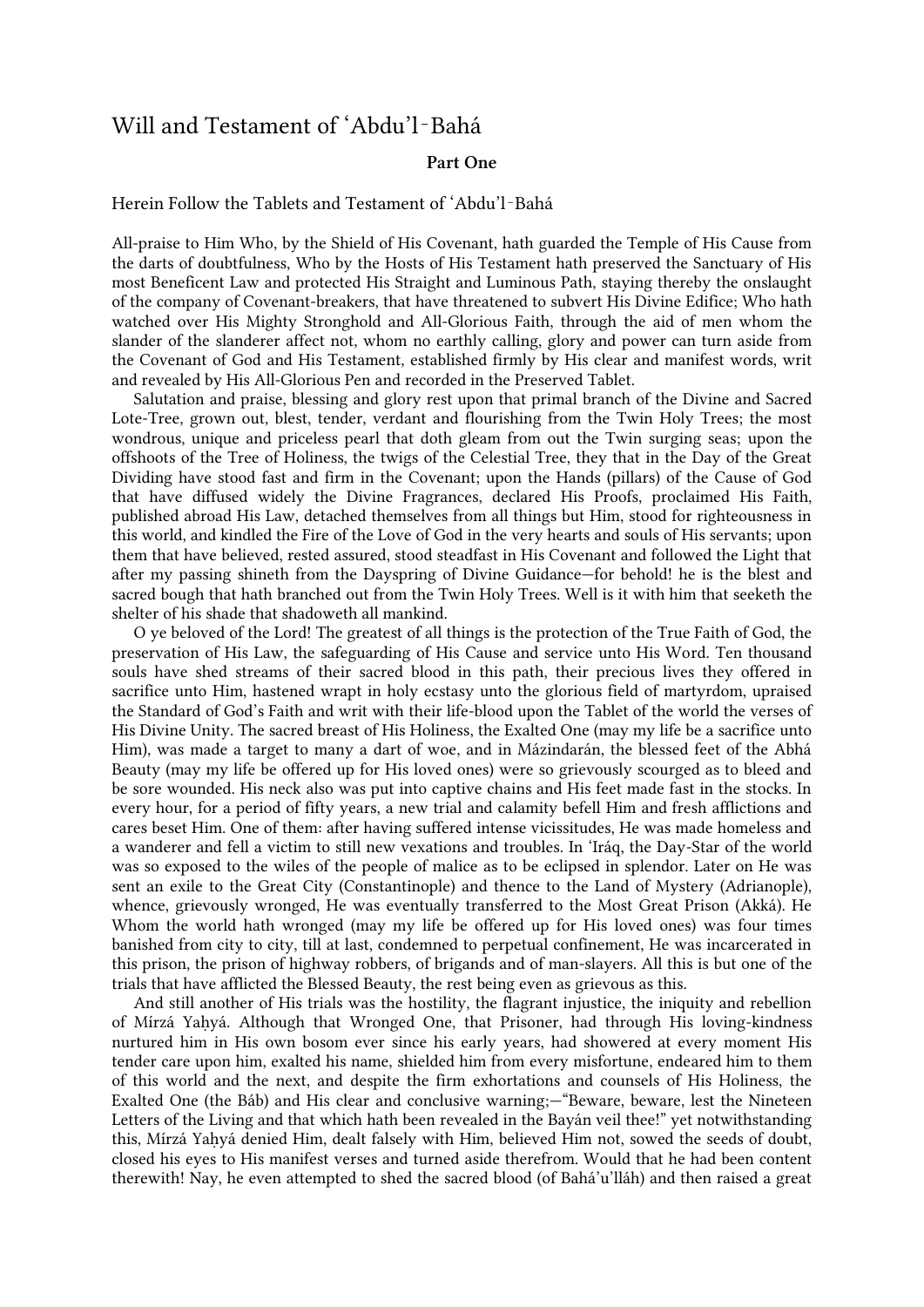clamor and tumult around him, attributing unto Bahá'u'lláh malevolence and cruelty towards himself. What sedition he stirred up and what a storm of mischief he raised whilst in the Land of Mystery (Adrianople)! At last, he wrought that which caused the Day-Star of the world to be sent an exile to this, the Most Great Prison, and sorely wronged, and in the West of this Great Prison He did set.

O ye that stand fast and firm in the Covenant! The Center of Sedition, the Prime Mover of mischief, Mírzá Muhammad 'Alí, hath passed out from under the shadow of the Cause, hath broken the Covenant, hath falsified the Holy Text, hath inflicted a grievous loss upon the true Faith of God, hath scattered His people, hath with bitter rancor endeavored to hurt 'Abdu'l-Bahá and hath assailed with the utmost enmity this servant of the Sacred Threshold. Every dart he seized and hurled to pierce the breast of this wronged servant, no wound did he neglect to grievously inflict upon me, no venom did he spare but he poisoned therewith the life of this hapless one. I swear by the most holy Abhá Beauty and by the Light shining from His Holiness, the Exalted One (may my soul be a sacrifice for Their lowly servants), that because of this iniquity the dwellers in the Pavilion of the Abhá Kingdom have bewailed, the Celestial Concourse is lamenting, the Immortal Maids of Heaven in the All-Highest Paradise have raised their plaintive cries and the angelic company sighed and uttered their moanings. So grievous the deeds of this iniquitous person became that he struck with his axe at the root of the Blessed Tree, dealt a heavy blow at the Temple of the Cause of God, deluged with tears of blood the eyes of the loved ones of the Blessed Beauty, cheered and encouraged the enemies of the One True God, by his repudiation of the Covenant turned many a seeker after Truth aside from the Cause of God, revived the blighted hopes of Yaḥyá's following, made himself detested, caused the enemies of the Greatest Name to become audacious and arrogant, put aside the firm and conclusive verses and sowed the seeds of doubt. Had not the promised aid of the Ancient Beauty been graciously vouchsafed at every moment to this one, unworthy though he be, he surely would have destroyed, nay exterminated the Cause of God and utterly subverted the Divine Edifice. But, praised be the Lord, the triumphant assistance of the Abhá Kingdom was received, the hosts of the Realm above hastened to bestow victory. The Cause of God was promoted far and wide, the call of the True One was noised abroad, ears in all regions were inclined to the Word of God, His standard was unfurled, the ensigns of Holiness gloriously waved aloft and the verses celebrating His Divine Unity were chanted. Now, that the true Faith of God may be shielded and protected, His Law guarded and preserved and His Cause remain safe and secure, it is incumbent upon everyone to hold fast unto the Text of the clear and firmly established blessed verse, revealed about him. None other transgression greater than his can be ever imagined. He (Bahá'u'lláh) sayeth, glorious and holy is His Word:—"My foolish loved ones have regarded him even as my partner, have kindled sedition in the land and they verily are of the mischief-makers." Consider, how foolish are the people! They that have been in His (Bahá'u'lláh's) Presence and beheld His Countenance, have nevertheless noised abroad such idle talk, until, exalted be His explicit words, He said:—"Should he for a moment pass out from under the shadow of the Cause, he surely shall be brought to naught." Reflect! What stress He layeth upon one moment's deviation: that is, were he to incline a hair's breadth to the right or to the left, his deviation would be clearly established and his utter nothingness made manifest. And now ye are witnessing how the wrath of God hath from all sides afflicted him and how day by day he is speeding towards destruction. Ere long will ye behold him and his associates, outwardly and inwardly, condemned to utter ruin.

What deviation can be greater than breaking the Covenant of God! What deviation can be greater than interpolating and falsifying the words and verses of the Sacred Text, even as testified and declared by Mírzá Badí'u'lláh! What deviation can be greater than calumniating the Center of the Covenant himself! What deviation can be more glaring than spreading broadcast false and foolish reports touching the Temple of God's Testament! What deviation can be more grievous than decreeing the death of the Center of the Covenant, supported by the holy verse:—"He that layeth a claim ere the passing of a thousand years…," whilst he (Muḥammad 'Alí) without shame in the days of the Blessed Beauty had advanced such a claim as this and been confuted by Him in the aforementioned manner, the text of his claim being still extant in his own handwriting and bearing his own seal. What deviation can be more complete than falsely accusing the loved ones of God! What deviation can be more evil than causing their imprisonment and incarceration! What deviation can be more severe than delivering into the hands of the government the Holy Writings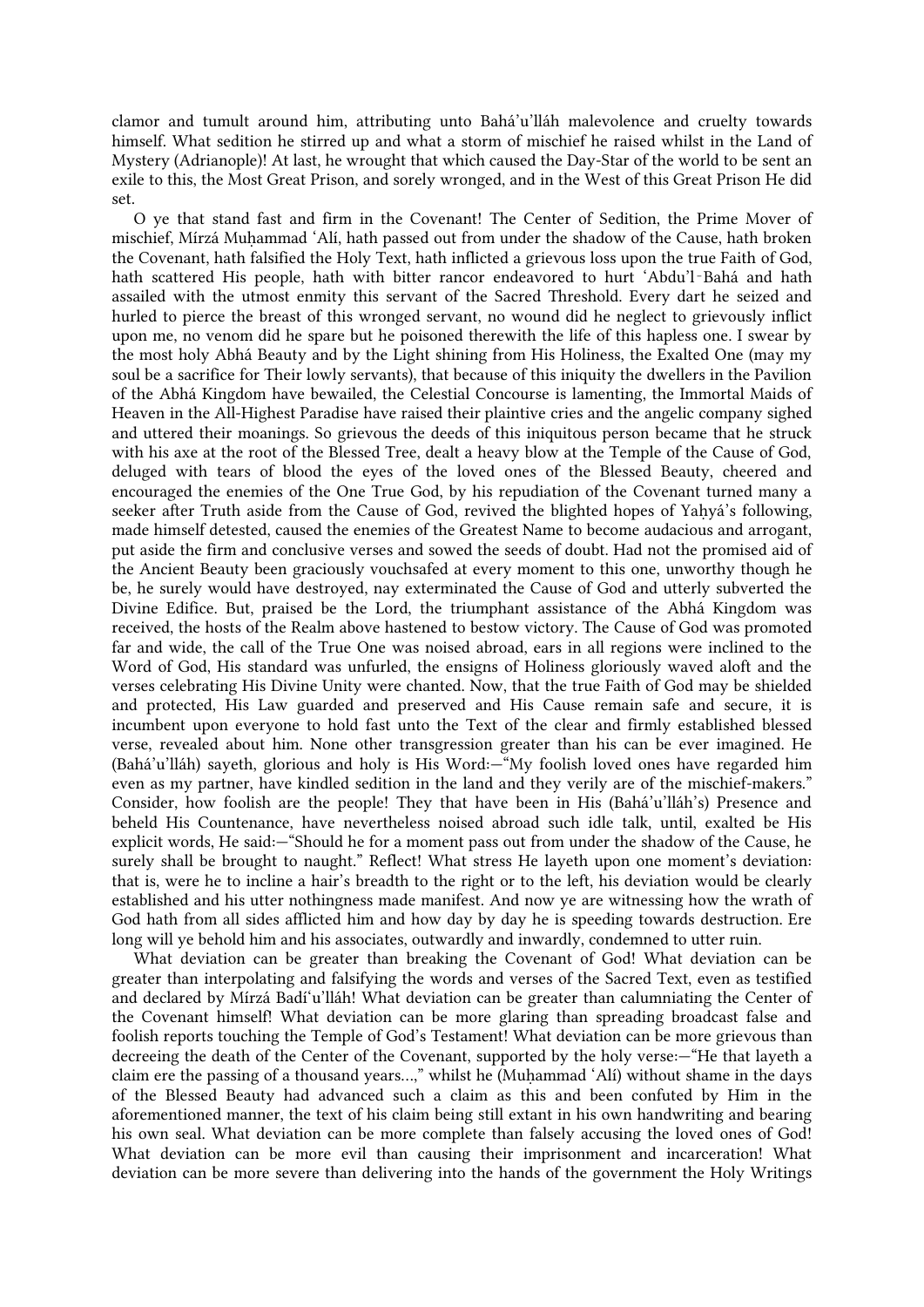and Epistles, that haply they (the government) might arise intent upon the death of this wronged one! What deviation can be more violent than threatening the ruin of the Cause of God, forging and slanderously falsifying letters and documents so that this might perturb and alarm the government and lead to the shedding of the blood of this wronged one,—such letters and documents being now in the possession of the government! What deviation can be more odious than his iniquity and rebellion! What deviation can be more shameful than dispersing the gathering of the people of salvation! What deviation can be more infamous than the vain and feeble interpretations of the people of doubt! What deviation can be more wicked than joining hands with strangers and with the enemies of God!

A few months ago, in concert with others, he that hath broken the Covenant hath prepared a document teeming with calumny and slander wherein, the Lord forbid, among many similar slanderous charges, 'Abdu'l-Bahá is deemed a deadly enemy, the ill-wisher of the Crown. They so perturbed the minds of the members of the Imperial Government that at last a Committee of Investigation was sent from the seat of His Majesty's Government which, violating every rule of justice and equity that befit His Imperial Majesty, nay, with the most glaring injustice, proceeded with its investigations. The ill-wishers of the One True God surrounded them on every side and explained and excessively enlarged upon the text of the document whilst they (the members of the Committee) in their turn blindly acquiesced. One of their many calumnies was that this servant had raised aloft a banner in this city, had summoned the people together under it, had established a new sovereignty for himself, had erected upon Mount Carmel a mighty stronghold, had rallied around him all the peoples of the land and made them obedient to him, had caused disruption in the Faith of Islám, had covenanted with the following of Christ and, God forbid, had purposed to cause the gravest breach in the mighty power of the Crown. May the Lord protect us from such atrocious falsehoods!

According to the direct and sacred command of God we are forbidden to utter slander, are commanded to show forth peace and amity, are exhorted to rectitude of conduct, straightforwardness and harmony with all the kindreds and peoples of the world. We must obey and be the well-wishers of the governments of the land, regard disloyalty unto a just king as disloyalty to God Himself and wishing evil to the government a transgression of the Cause of God. With these final and decisive words, how can it be that these imprisoned ones should indulge in such vain fancies; incarcerated, how could they show forth such disloyalty! But alas! The Committee of Investigation hath approved and confirmed these calumnies of my brother and ill-wishers and submitted them to the presence of His Majesty the Sovereign. Now at this moment a fierce storm is raging around this prisoner who awaiteth, be it favorable or unfavorable, the gracious will of His Majesty, may the Lord aid him by His grace to be just. In whatsoever condition he may be, with absolute calm and quietness, 'Abdu'l‑Bahá is ready for self-sacrifice and is wholly resigned and submitted to His Will. What transgression can be more abominable, more odious, more wicked than this!

In like manner, the focal Center of Hate, hath purposed to put 'Abdu'l-Bahá to death and this is supported by the testimony written by Mírzá Shu'á'u'lláh himself and is here enclosed. It is evident and indisputable that they are privily and with the utmost subtlety engaged in conspiring against me. The following are his very words written by him in this letter:—"I curse at every moment him that hath kindled this discord, imprecate in these words 'Lord! have no mercy upon him' and I hope ere long God will make manifest the one that shall have no pity on him, who now weareth another garb and about whom I cannot any more explain." Reference he doth make by these words to the sacred verse that beginneth as follows:—"He that layeth a claim ere the passing of a thousand years..." Reflect! How intent they are upon the death of 'Abdu'l-Bahá! Ponder in your hearts upon the phrase "I cannot any more explain" and realize what schemes they are devising for this purpose. They fear lest, too fully explained, the letter might fall into alien hands and their schemes be foiled and frustrated. The phrase is only foretelling good tidings to come, namely that regarding this all requisite arrangements have been made.

O God, my God! Thou seest this wronged servant of Thine, held fast in the talons of ferocious lions, of ravening wolves, of bloodthirsty beasts. Graciously assist me, through my love for Thee, that I may drink deep of the chalice that brimmeth over with faithfulness to Thee and is filled with Thy bountiful Grace; so that, fallen upon the dust, I may sink prostrate and senseless whilst my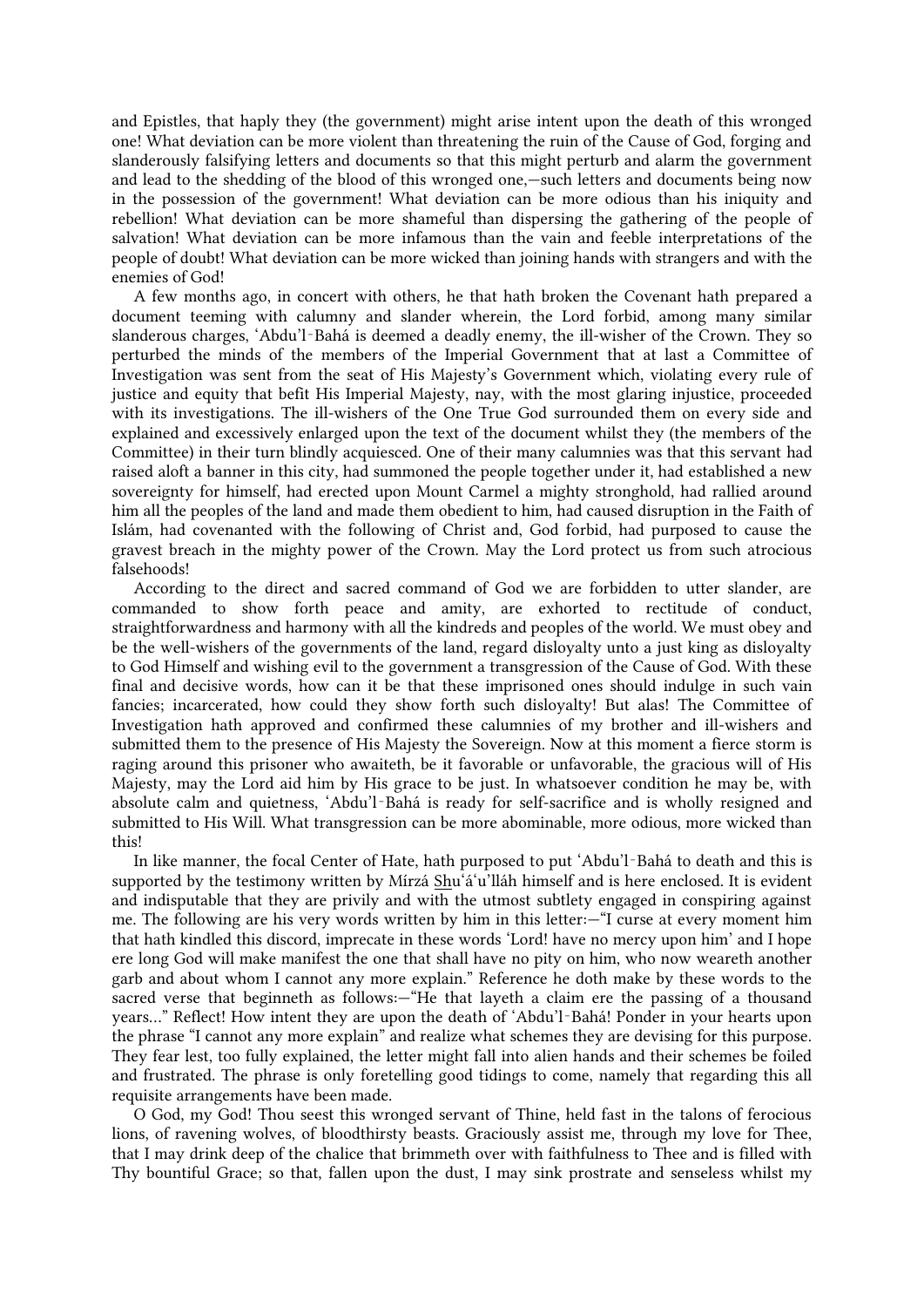vesture is dyed crimson with my blood. This is my wish, my heart's desire, my hope, my pride, my glory. Grant, O Lord my God, and my Refuge, that in my last hour, my end may even as musk shed its fragrance of glory! Is there a bounty greater than this? Nay, by Thy Glory! I call Thee to witness that no day passeth but that I quaff my fill from this cup, so grievous are the misdeeds wrought by them that have broken the Covenant, kindled discord, showed their malice, stirred sedition in the land and dishonored Thee amidst Thy servants. Lord! Shield Thou from these Covenant-breakers the mighty Stronghold of Thy Faith and protect Thy secret Sanctuary from the onslaught of the ungodly. Thou art in truth the Mighty, the Powerful, the Gracious, the Strong.

In short, O ye beloved of the Lord! The Center of Sedition, Mírzá Muhammad 'Alí, in accordance with the decisive words of God and by reason of his boundless transgression, hath grievously fallen and been cut off from the Holy Tree. Verily, we wronged them not, but they have wronged themselves!

O God, my God! Shield Thy trusted servants from the evils of self and passion, protect them with the watchful eye of Thy loving kindness from all rancor, hate and envy, shelter them in the impregnable stronghold of Thy care and, safe from the darts of doubtfulness, make them the manifestations of Thy glorious Signs, illumine their faces with the effulgent rays shed from the Dayspring of Thy Divine Unity, gladden their hearts with the verses revealed from Thy Holy Kingdom, strengthen their loins by Thy all-swaying power that cometh from Thy Realm of Glory. Thou art the All-Bountiful, the Protector, the Almighty, the Gracious!

O ye that stand fast in the Covenant! When the hour cometh that this wronged and brokenwinged bird will have taken its flight into the Celestial Concourse, when it will have hastened to the Realm of the Unseen and its mortal frame will have been either lost or hidden neath the dust, it is incumbent upon the Afnán, that are steadfast in the Covenant of God and have branched from the Tree of Holiness; the Hands, (pillars) of the Cause of God (the glory of the Lord rest upon them), and all the friends and loved ones, one and all to bestir themselves and arise with heart and soul and in one accord, to diffuse the sweet savors of God, to teach His Cause and to promote His Faith. It behooveth them not to rest for a moment, neither to seek repose. They must disperse themselves in every land, pass by every clime, and travel throughout all regions. Bestirred, without rest and steadfast to the end they must raise in every land the triumphal cry "O Thou the Glory of Glories!" (Yá Bahá'u'l-Abhá), must achieve renown in the world wherever they go, must burn brightly even as a candle in every meeting and must kindle the flame of Divine love in every assembly; that the light of truth may rise resplendent in the midmost heart of the world, that throughout the East and throughout the West a vast concourse may gather under the shadow of the Word of God, that the sweet savors of holiness may be diffused, that faces may shine radiantly, hearts be filled with the Divine spirit and souls be made heavenly.

In these days, the most important of all things is the guidance of the nations and peoples of the world. Teaching the Cause is of utmost importance for it is the head corner-stone of the foundation itself. This wronged servant has spent his days and nights in promoting the Cause and urging the peoples to service. He rested not a moment, till the fame of the Cause of God was noised abroad in the world and the celestial strains from the Abhá Kingdom roused the East and the West. The beloved of God must also follow the same example. This is the secret of faithfulness, this is the requirement of servitude to the Threshold of Bahá!

The disciples of Christ forgot themselves and all earthly things, forsook all their cares and belongings, purged themselves of self and passion and with absolute detachment scattered far and wide and engaged in calling the peoples of the world to the Divine Guidance, till at last they made the world another world, illumined the surface of the earth and even to their last hour proved selfsacrificing in the pathway of that Beloved One of God. Finally in various lands they suffered glorious martyrdom. Let them that are men of action follow in their footsteps!

O my loving friends! After the passing away of this wronged one, it is incumbent upon the Aghsán (Branches), the Afnán (Twigs) of the Sacred Lote-Tree, the Hands (pillars) of the Cause of God and the loved ones of the Abhá Beauty to turn unto Shoghi Effendi—the youthful branch branched from the two hallowed and sacred Lote-Trees and the fruit grown from the union of the two offshoots of the Tree of Holiness,—as he is the sign of God, the chosen branch, the Guardian of the Cause of God, he unto whom all the Aghsán, the Afnán, the Hands of the Cause of God and His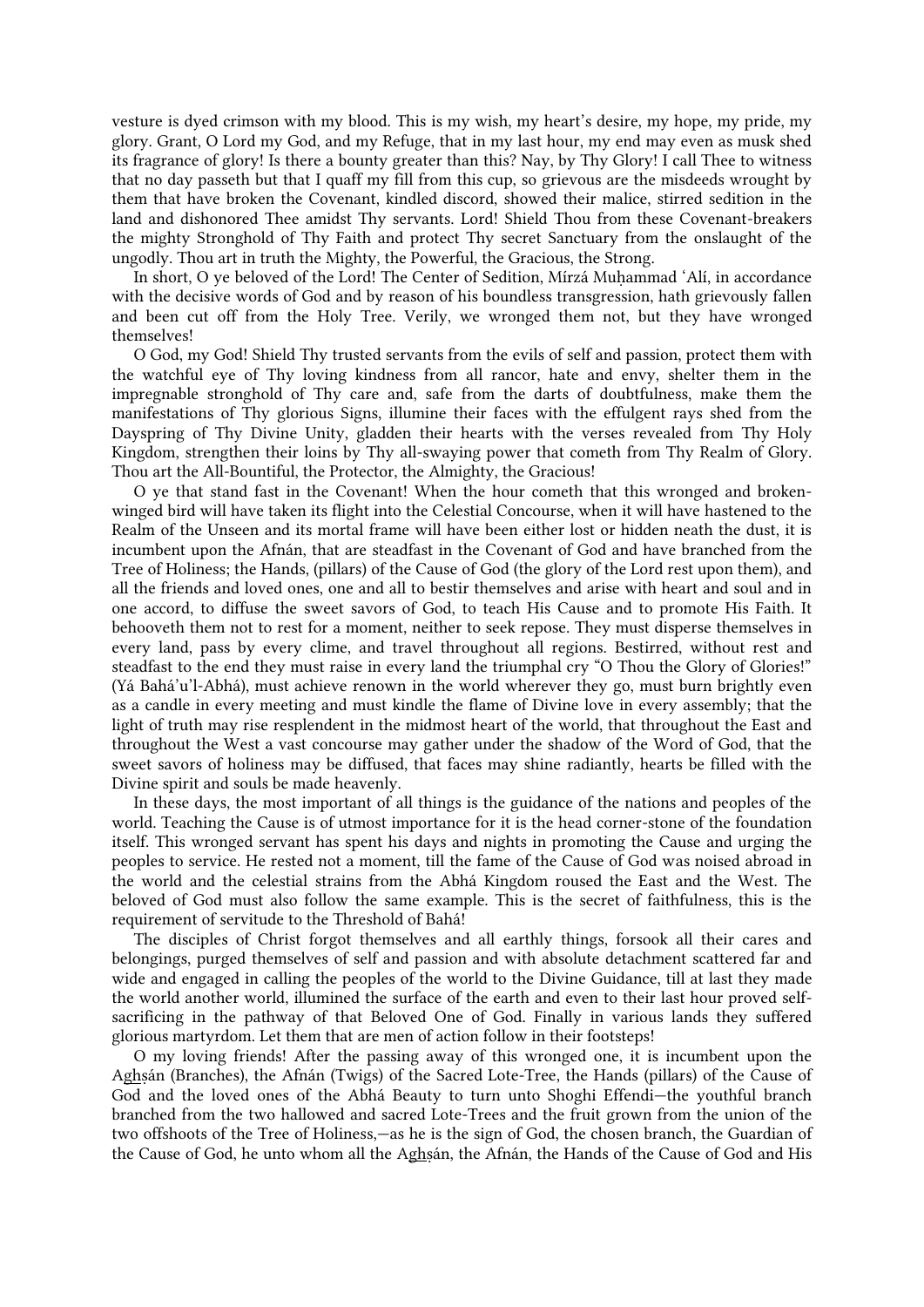loved ones must turn. He is the expounder of the words of God and after him will succeed the firstborn of his lineal descendents.

The sacred and youthful branch, the Guardian of the Cause of God, as well as the Universal House of Justice, to be universally elected and established, are both under the care and protection of the Abhá Beauty, under the shelter and unerring guidance of the Exalted One (may my life be offered up for them both). Whatsoever they decide is of God. Whoso obeyeth him not, neither obeyeth them, hath not obeyed God; whoso rebelleth against him and against them hath rebelled against God; whoso opposeth him hath opposed God; whoso contendeth with them hath contended with God; whoso disputeth with him hath disputed with God; whoso denieth him hath denied God; whoso disbelieveth in him hath disbelieved in God; whoso deviateth, separateth himself and turneth aside from him hath in truth deviated, separated himself and turned aside from God. May the wrath, the fierce indignation, the vengeance of God rest upon him! The mighty stronghold shall remain impregnable and safe through obedience to him who is the Guardian of the Cause of God. It is incumbent upon the members of the House of Justice, upon all the Aghsán, the Afnán, the Hands of the Cause of God to show their obedience, submissiveness and subordination unto the Guardian of the Cause of God, to turn unto him and be lowly before him. He that opposeth him hath opposed the True One, will make a breach in the Cause of God, will subvert His Word and will become a manifestation of the Center of Sedition. Beware, beware, lest the days after the ascension (of Bahá'u'lláh) be repeated when the Center of Sedition waxed haughty and rebellious and with Divine Unity for his excuse deprived himself and perturbed and poisoned others. No doubt every vainglorious one that purposeth dissension and discord will not openly declare his evil purposes, nay rather, even as impure gold, will he seize upon divers measures and various pretexts that he may separate the gathering of the people of Bahá. My object is to show that the Hands of the Cause of God must be ever watchful and so soon as they find anyone beginning to oppose and protest against the Guardian of the Cause of God, cast him out from the congregation of the people of Bahá and in no wise accept any excuse from him. How often hath grievous error been disguised in the garb of truth, that it might sow the seeds of doubt in the hearts of men!

O ye beloved of the Lord! It is incumbent upon the Guardian of the Cause of God to appoint in his own life-time him that shall become his successor, that differences may not arise after his passing. He that is appointed must manifest in himself detachment from all worldly things, must be the essence of purity, must show in himself the fear of God, knowledge, wisdom and learning. Thus, should the first-born of the Guardian of the Cause of God not manifest in himself the truth of the words:—"The child is the secret essence of its sire," that is, should he not inherit of the spiritual within him (the Guardian of the Cause of God) and his glorious lineage not be matched with a goodly character, then must he, (the Guardian of the Cause of God) choose another branch to succeed him.

The Hands of the Cause of God must elect from their own number nine persons that shall at all times be occupied in the important services in the work of the Guardian of the Cause of God. The election of these nine must be carried either unanimously or by majority from the company of the Hands of the Cause of God and these, whether unanimously or by a majority vote, must give their assent to the choice of the one whom the Guardian of the Cause of God hath chosen as his successor. This assent must be given in such wise as the assenting and dissenting voices may not be distinguished (i.e., secret ballot).

O friends! The Hands of the Cause of God must be nominated and appointed by the Guardian of the Cause of God. All must be under his shadow and obey his command. Should any, within or without the company of the Hands of the Cause of God disobey and seek division, the wrath of God and His vengeance will be upon him, for he will have caused a breach in the true Faith of God.

The obligations of the Hands of the Cause of God are to diffuse the Divine Fragrances, to edify the souls of men, to promote learning, to improve the character of all men and to be, at all times and under all conditions, sanctified and detached from earthly things. They must manifest the fear of God by their conduct, their manners, their deeds and their words.

This body of the Hands of the Cause of God is under the direction of the Guardian of the Cause of God. He must continually urge them to strive and endeavor to the utmost of their ability to diffuse the sweet savors of God, and to guide all the peoples of the world, for it is the light of Divine Guidance that causeth all the universe to be illumined. To disregard, though it be for a moment, this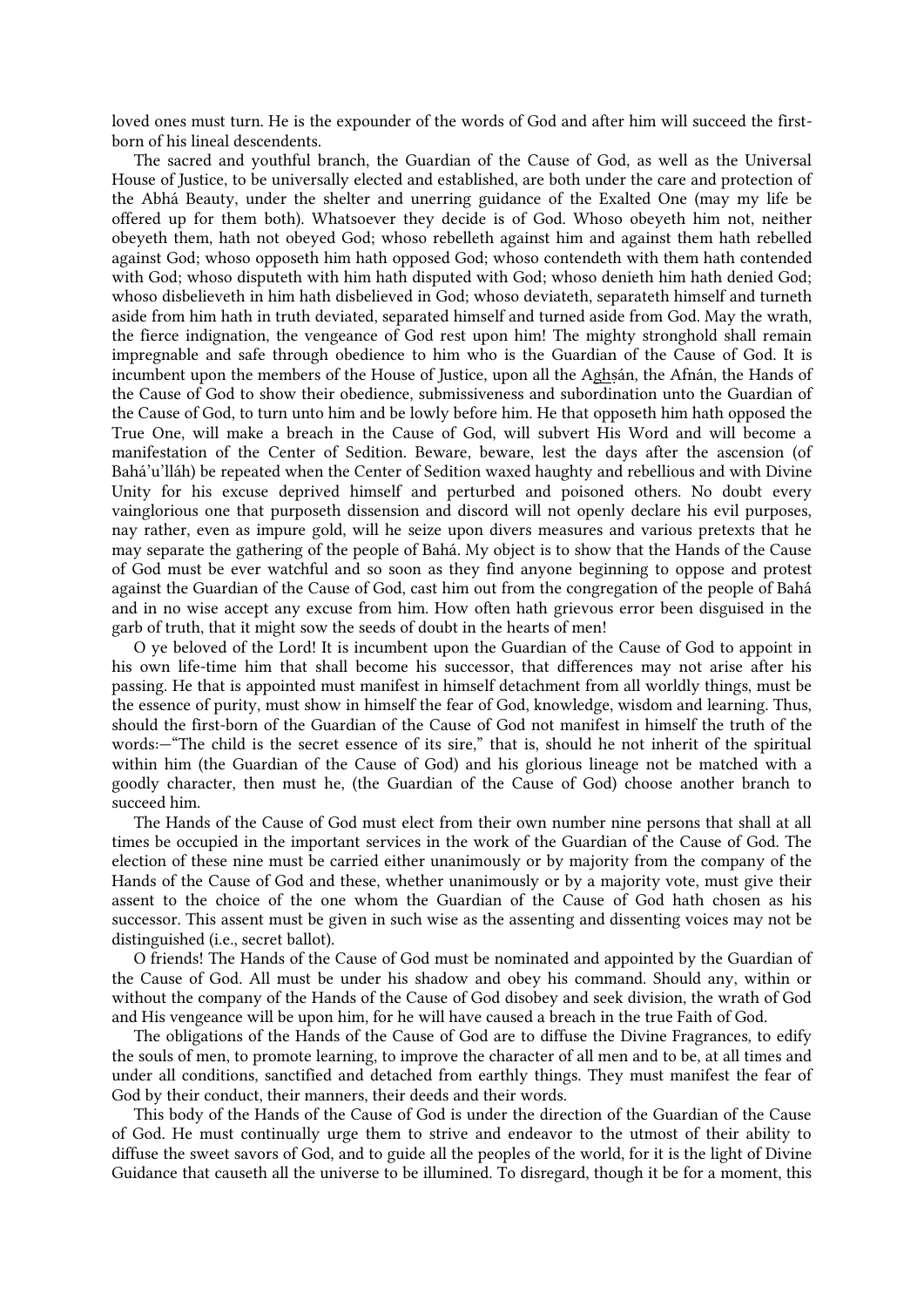absolute command which is binding upon everyone, is in no wise permitted, that the existent world may become even as the Abhá Paradise, that the surface of the earth may become heavenly, that contention and conflict amidst peoples, kindreds, nations and governments may disappear, that all the dwellers on earth may become one people and one race, that the world may become even as one home. Should differences arise, they shall be amicably and conclusively settled by the Supreme Tribunal, that shall include members from all the governments and peoples of the world.

O ye beloved of the Lord! In this sacred Dispensation, conflict and contention are in no wise permitted. Every aggressor deprives himself of God's grace. It is incumbent upon everyone to show the utmost love, rectitude of conduct, straightforwardness and sincere kindliness unto all the peoples and kindreds of the world, be they friends or strangers. So intense must be the spirit of love and loving kindness, that the stranger may find himself a friend, the enemy a true brother, no difference whatsoever existing between them. For universality is of God and all limitations earthly. Thus man must strive that his reality may manifest virtues and perfections, the light whereof may shine upon everyone. The light of the sun shineth upon all the world and the merciful showers of Divine Providence fall upon all peoples. The vivifying breeze reviveth every living creature and all beings endued with life obtain their share and portion at His heavenly board. In like manner, the affections and loving kindness of the servants of the One True God must be bountifully and universally extended to all mankind. Regarding this, restrictions and limitations are in no wise permitted.

Wherefore, O my loving friends! Consort with all the peoples, kindreds and religions of the world with the utmost truthfulness, uprightness, faithfulness, kindliness, good-will and friendliness, that all the world of being may be filled with the holy ecstasy of the grace of Bahá, that ignorance, enmity, hate and rancor may vanish from the world and the darkness of estrangement amidst the peoples and kindreds of the world may give way to the Light of Unity. Should other peoples and nations be unfaithful to you show your fidelity unto them, should they be unjust toward you show justice towards them, should they keep aloof from you attract them to yourselves, should they show their enmity be friendly towards them, should they poison your lives, sweeten their souls, should they inflict a wound upon you, be a salve to their sores. Such are the attributes of the sincere! Such are the attributes of the truthful.

And now, concerning the House of Justice which God hath ordained as the source of all good and freed from all error, it must be elected by universal suffrage, that is, by the believers. Its members must be manifestations of the fear of God and daysprings of knowledge and understanding, must be steadfast in God's faith and the well-wishers of all mankind. By this House is meant the Universal House of Justice, that is, in all countries a secondary House of Justice must be instituted, and these secondary Houses of Justice must elect the members of the Universal one. Unto this body all things must be referred. It enacteth all ordinances and regulations that are not to be found in the explicit Holy Text. By this body all the difficult problems are to be resolved and the Guardian of the Cause of God is its sacred head and the distinguished member for life of that body. Should he not attend in person its deliberations, he must appoint one to represent him. Should any of the members commit a sin, injurious to the common weal, the Guardian of the Cause of God hath at his own discretion the right to expel him, whereupon the people must elect another one in his stead. This House of Justice enacteth the laws and the government enforceth them. The legislative body must reinforce the executive, the executive must aid and assist the legislative body so that through the close union and harmony of these two forces, the foundation of fairness and justice may become firm and strong, that all the regions of the world may become even as Paradise itself.

O Lord, my God! Assist Thy loved ones to be firm in Thy Faith, to walk in Thy ways, to be steadfast in Thy Cause. Give them Thy grace to withstand the onslaught of self and passion, to follow the light of Divine Guidance. Thou art the Powerful, the Gracious, the Self-Subsisting, the Bestower, the Compassionate, the Almighty, the All-Bountiful.

O friends of 'Abdu'l‑Bahá! The Lord, as a sign of His infinite bounties, hath graciously favored His servants by providing for a fixed money offering (Ḥuqúq), to be dutifully presented unto Him, though He, the True One and His servants have been at all times independent of all created things, and God verily is the All-Possessing, exalted above the need of any gift from His creatures. This fixed money offering, however, causeth the people to become firm and steadfast and draweth Divine increase upon them. It is to be offered through the Guardian of the Cause of God, that it may be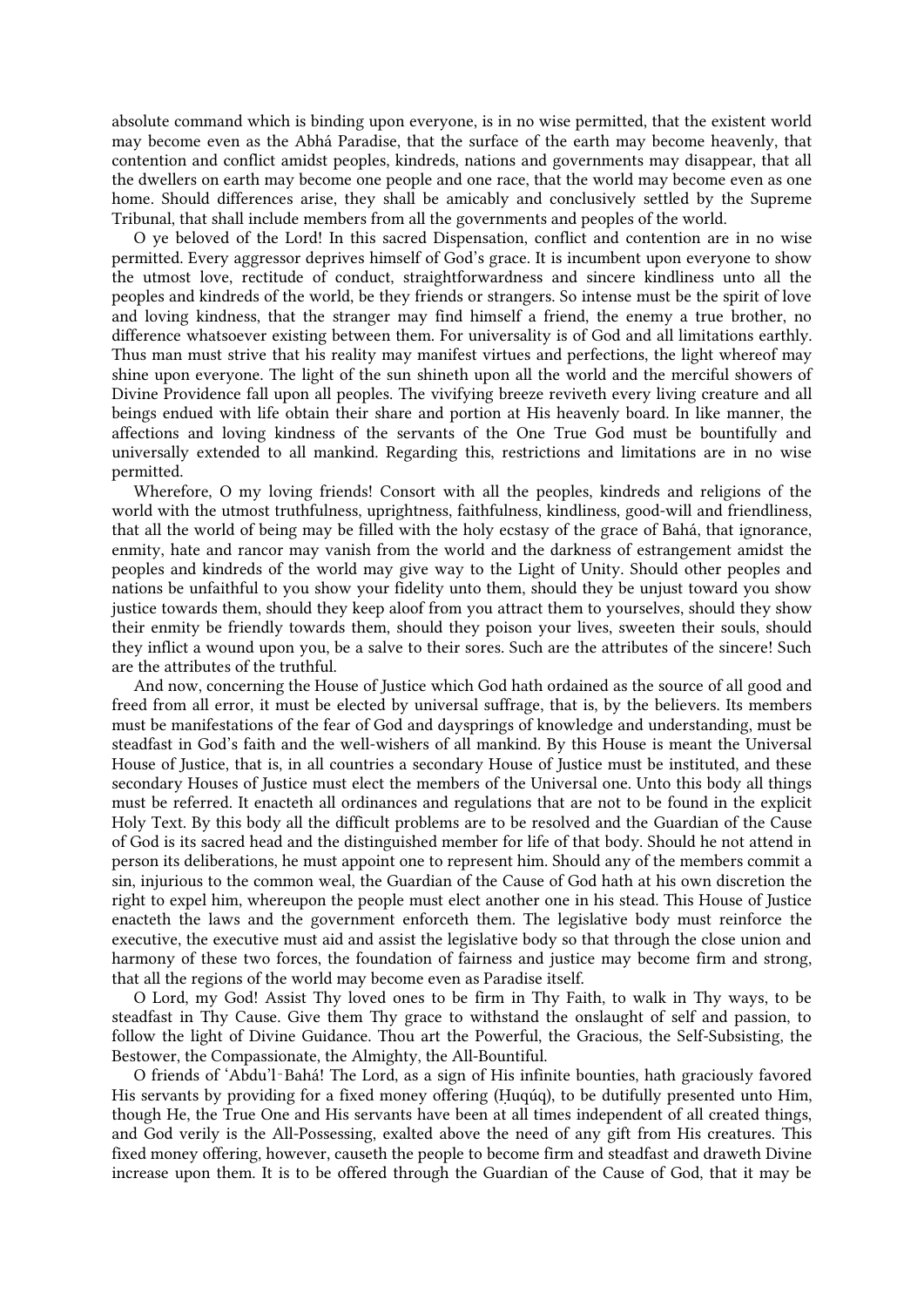expended for the diffusion of the Fragrances of God and the exaltation of His Word, for benevolent pursuits and for the common weal.

O ye beloved of the Lord! It is incumbent upon you to be submissive to all monarchs that are just and to show your fidelity to every righteous king. Serve ye the sovereigns of the world with utmost truthfulness and loyalty. Show obedience unto them and be their well-wishers. Without their leave and permission do not meddle with political affairs, for disloyalty to the just sovereign is disloyalty to God Himself.

This is my counsel and the commandment of God unto you. Well is it with them that act accordingly.

*(This written paper hath for a long time been preserved under ground, damp having affected it. When brought forth to the light it was observed that certain parts of it were injured by the damp, and the Holy Land being sorely agitated it was left untouched.)*

#### **Part Two**

#### He Is God

O my Lord, my heart's Desire, Thou Whom I ever invoke, Thou Who art my Aider and my Shelter, my Helper and my Refuge! Thou seest me submerged in an ocean of calamities that overwhelm the soul, of afflictions that oppress the heart, of woes that disperse Thy gathering, of ills and pains that scatter Thy flock. Sore trials have compassed me round and perils have from all sides beset me. Thou seest me immersed in a sea of unsurpassed tribulation, sunk into a fathomless abyss, afflicted by mine enemies and consumed with the flame of their hate, enkindled by my kinsmen with whom Thou didst make Thy strong Covenant and Thy firm Testament, wherein Thou biddest them turn their hearts to this wronged one, to keep away from me the foolish, the unjust, and refer unto this lonely one all that about which they differ in Thy Holy Book, so that the Truth may be revealed unto them, their doubts may be dispelled and Thy manifest Signs be spread abroad.

Yet now Thou seest them, O Lord, my God! with Thine eye that sleepeth not, how that they have broken Thy Covenant and turned their backs thereon, how with hate and rebelliousness they have erred from Thy Testament and have arisen intent upon malice.

Adversities have waxed still more severe as they rose with unbearable cruelty to overpower and crush me, as they scattered far and wide their scrolls of doubt and in utter falsehood hurled their calumnies upon me. Not content with this, their chief, O my God, hath dared to interpolate Thy Book, to fraudulently alter Thy decisive Holy Text and falsify that which hath been revealed by Thy All-Glorious Pen. He did also maliciously insert that which Thou didst reveal for the one that hath wrought the most glaring cruelty upon Thee, disbelieved in Thee and denied Thy wondrous Signs, into what Thou didst reveal for this servant of Thine that hath been wronged in this world. All this he did that he might beguile the souls of men and breathe his evil whisperings into the hearts of Thy devoted ones. Thereunto did their second chief testify, confessing it in his own handwriting, setting thereupon his seal and spreading it throughout all regions. O my God! Could there be a more grievous injustice than this? And still they rested not, but further strove with stubbornness, falsehood and slander, with scorn and calumny to stir up sedition in the midst of the government of this land and elsewhere, causing them to deem me a sower of sedition and filling the minds with things that the ear abhorreth to hear. The government was thus alarmed, fear fell upon the sovereign, and the suspicion of the nobility was aroused. Minds were troubled, affairs were upset, souls were perturbed, the fire of anguish and sorrow was kindled within the breasts, the Holy Leaves (of the Household) were convulsed and shaken, their eyes rained with tears, their sighs and lamentations were raised and their hearts burned within them as they bewailed this wronged servant of Thine, fallen a victim into the hands of these, his kindred, nay, his very enemies!

Lord! Thou seest all things weeping me, and my kindred rejoicing in my woes. By Thy Glory, O my God! Even amongst mine enemies, some have lamented my troubles and my distress, and of the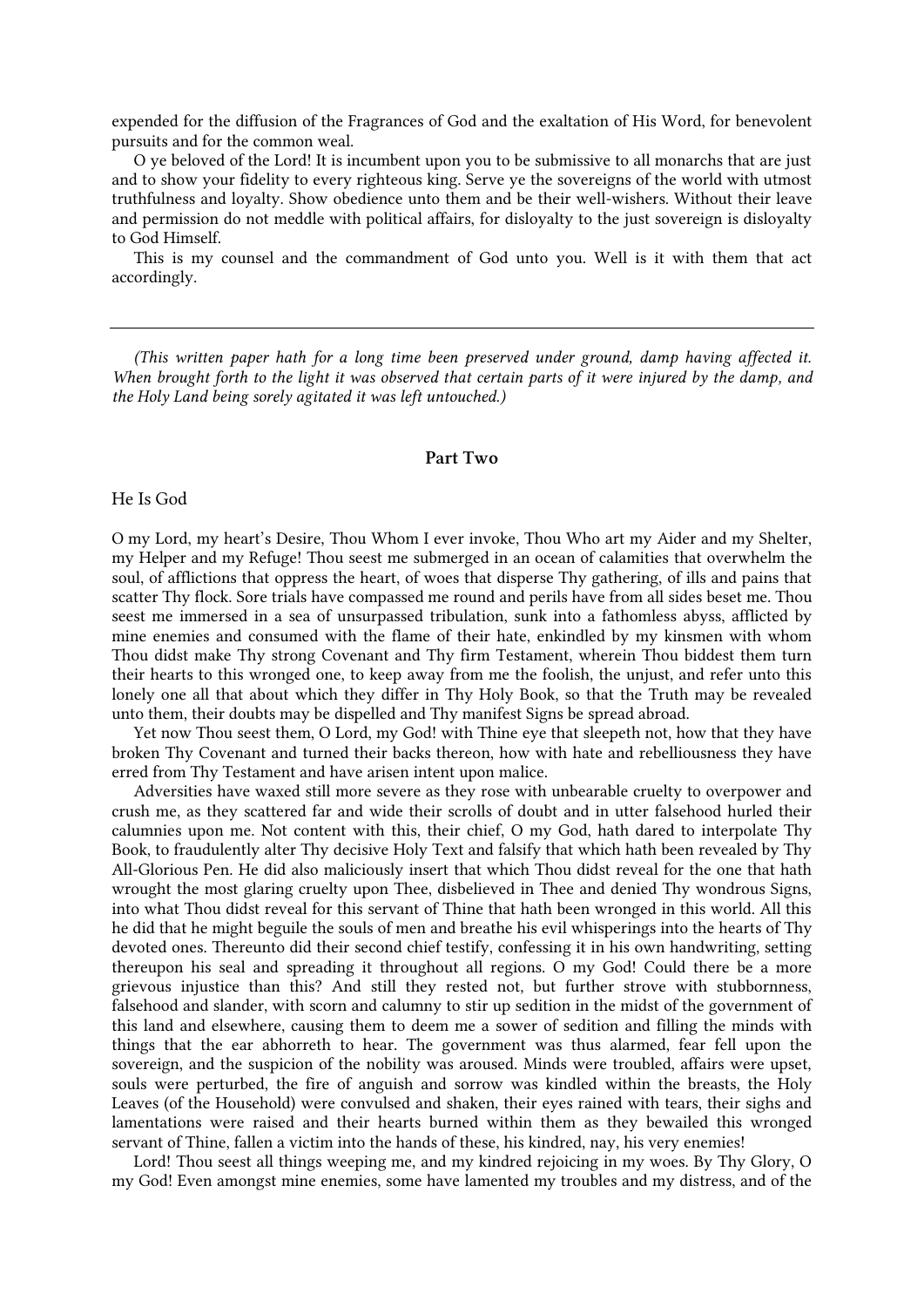envious ones a number have shed tears because of my cares, my exile and my afflictions. They did this because they found naught in me but affection and care and witnessed naught but kindliness and mercy. As they saw me swept into the flood of tribulation and adversity and exposed even as a target to the arrows of fate, their hearts were moved with compassion, tears came to their eyes and they testified declaring:—"The Lord is our witness; naught have we seen from him but faithfulness, generosity and extreme compassion." The Covenant-breakers, foreboders of evil, however, waxed fiercer in their rancor, rejoiced as I fell a victim to the most grievous ordeal, bestirred themselves against me and made merry over the heartrending happenings around me.

I call upon Thee, O Lord my God! with my tongue and with all my heart, not to requite them for their cruelty and their wrong-doings, their craft and their mischief, for they are foolish and ignoble and know not what they do. They discern not good from evil, neither do they distinguish right from wrong, nor justice from injustice. They follow their own desires and walk in the footsteps of the most imperfect and foolish amongst them. O my Lord! Have mercy upon them, shield them from all afflictions in these troubled times and grant that all trials and hardships may be the lot of this Thy servant that hath fallen into this darksome pit. Single me out for every woe and make me a sacrifice for all Thy loved ones. O Lord, Most High! May my soul, my life, my being, my spirit, my all be offered up for them. O God, my God! Lowly, suppliant and fallen upon my face, I beseech Thee with all the ardor of my invocation to pardon whosoever hath hurt me, forgive him that hath conspired against me and offended me, and wash away the misdeeds of them that have wrought injustice upon me. Vouchsafe unto them Thy goodly gifts, give them joy, relieve them from sorrow, grant them peace and prosperity, give them Thy bliss and pour upon them Thy bounty.

Thou art the Powerful, the Gracious, the Help in Peril, the Self-Subsisting!

O dearly beloved friends! I am now in very great danger and the hope of even an hour's life is lost to me. I am thus constrained to write these lines for the protection of the Cause of God, the preservation of His Law, the safeguarding of His Word and the safety of His Teachings. By the Ancient Beauty! This wronged one hath in no wise borne nor doth he bear a grudge against any one; towards none doth he entertain any ill-feeling and uttereth no word save for the good of the world. My supreme obligation, however, of necessity, prompteth me to guard and preserve the Cause of God. Thus, with the greatest regret, I counsel you saying: Guard ye the Cause of God, protect His law and have the utmost fear of discord. This is the foundation of the belief of the people of Bahá (may my life be offered up for them): "His Holiness, the Exalted One (the Báb), is the Manifestation of the Unity and Oneness of God and the Forerunner of the Ancient Beauty. His Holiness the Abhá Beauty (may my life be a sacrifice for His steadfast friends) is the Supreme Manifestation of God and the Dayspring of His Most Divine Essence. All others are servants unto Him and do His bidding." Unto the Most Holy Book every one must turn and all that is not expressly recorded therein must be referred to the Universal House of Justice. That which this body, whether unanimously or by a majority doth carry, that is verily the Truth and the Purpose of God Himself. Whoso doth deviate therefrom is verily of them that love discord, hath shown forth malice and turned away from the Lord of the Covenant. By this House is meant that Universal House of Justice which is to be elected from all countries, that is from those parts in the East and West where the loved ones are to be found, after the manner of the customary elections in Western countries such as those of England.

It is incumbent upon these members (of the Universal House of Justice) to gather in a certain place and deliberate upon all problems which have caused difference, questions that are obscure and matters that are not expressly recorded in the Book. Whatsoever they decide has the same effect as the Text itself. And inasmuch as this House of Justice hath power to enact laws that are not expressly recorded in the Book and bear upon daily transactions, so also it hath power to repeal the same. Thus for example, the House of Justice enacteth today a certain law and enforceth it, and a hundred years hence, circumstances having profoundly changed and the conditions having altered, another House of Justice will then have power, according to the exigencies of the time, to alter that law. This it can do because that law formeth no part of the Divine Explicit Text. The House of Justice is both the initiator and the abrogator of its own laws.

And now, one of the greatest and most fundamental principles of the Cause of God is to shun and avoid entirely the Covenant-breakers, for they will utterly destroy the Cause of God, exterminate His Law and render of no account all efforts exerted in the past. O friends! It behooveth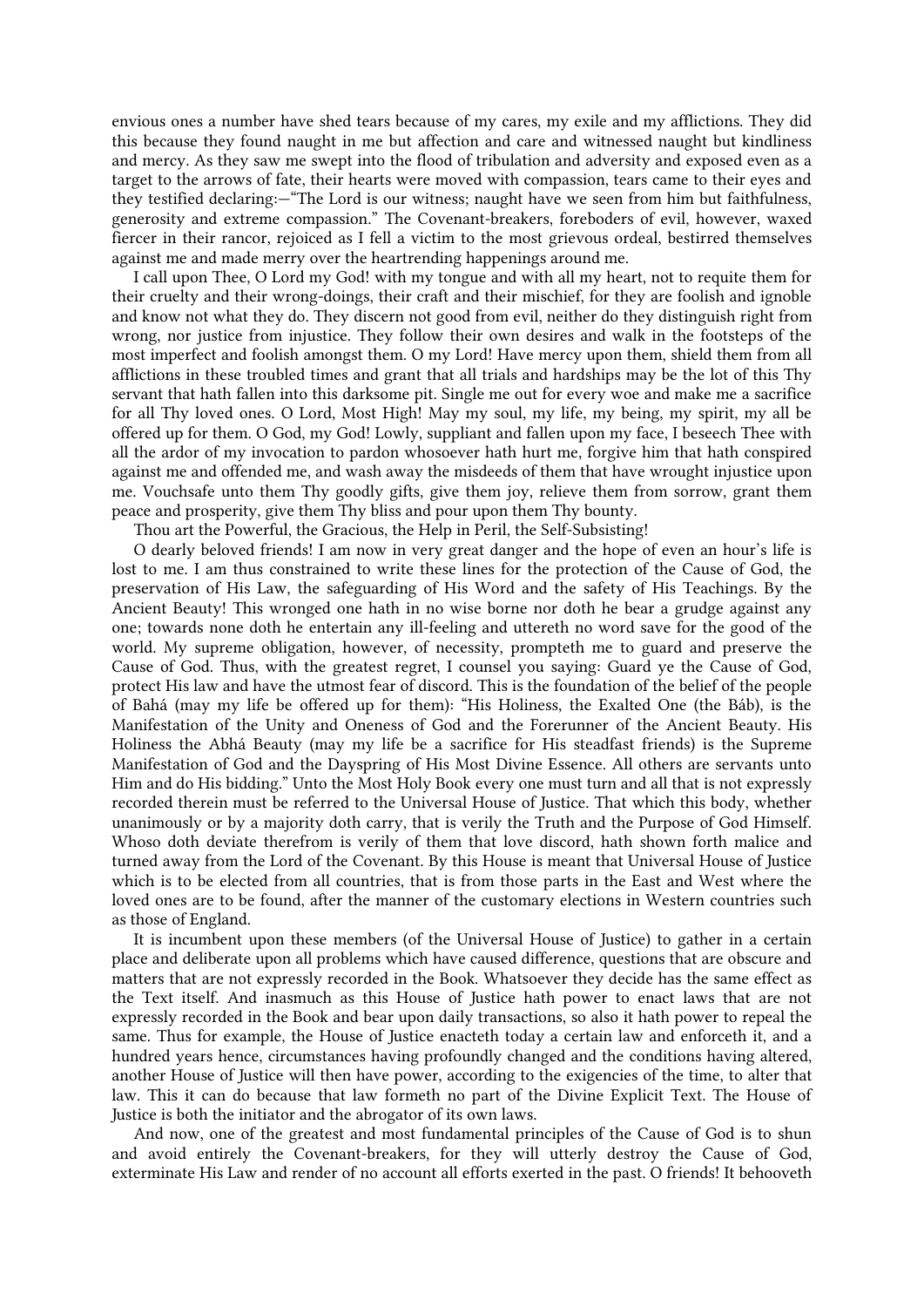you to call to mind with tenderness the trials of His Holiness, the Exalted One, and show your fidelity to the Ever-Blest Beauty. The utmost endeavor must be exerted lest all these woes, trials and afflictions, all this pure and sacred blood that hath been shed so profusely in the Path of God, may prove to be in vain. Ye know well what the hands of the Center of Sedition, Mírzá Muhammad 'Alí, and his associates have wrought. Among his doings, one of them is the corruption of the Sacred Text whereof ye are all aware, the Lord be praised, and know that it is evident, proven and confirmed by the testimony of his brother, Mírzá Badí'u'lláh, whose confession is written in his own handwriting, beareth his seal, is printed and spread abroad. This is but one of his misdeeds. Can a transgression be imagined more glaring than this, the interpolation of the Holy Text? Nay, by the righteousness of the Lord! His transgressions are writ and recorded in a leaflet by itself. Please God, ye will peruse it.

In short, according to the explicit Divine Text the least transgression shall make of this man a fallen creature, and what transgression is more grievous than attempting to destroy the Divine Edifice, breaking the Covenant, erring from the Testament, falsifying the Holy Text, sowing the seeds of doubt, calumniating 'Abdu'l-Bahá, advancing claims for which God hath sent down no warrant, kindling mischief and striving to shed the very blood of 'Abdu'l-Bahá, and many other things whereof ye are all aware! It is thus evident that should this man succeed in bringing disruption into the Cause of God, he will utterly destroy and exterminate it. Beware lest ye approach this man, for to approach him is worse than approaching fire!

Gracious God! After Mírzá Badí'u'lláh had declared in his own handwriting that this man (Muḥammad 'Alí) had broken the Covenant and had proclaimed his falsification of the Holy Text, he realized that to return to the True Faith and pay allegiance to the Covenant and Testament would in no wise promote his selfish desires. He thus repented and regretted the thing he had done and attempted privily to gather in his printed confessions, plotted darkly with the Center of Sedition against me and informed him daily of all the happenings within my household. He has even taken a leading part in the mischievous deeds that have of late been committed. Praise be to God affairs recovered their former stability and the loved ones obtained partial peace. But ever since the day he entered again into our midst, he began afresh to sow the seeds of sore sedition. Some of his machinations and intrigues will be recorded in a separate leaflet.

My purpose is, however, to show that it is incumbent upon the friends that are fast and firm in the Covenant and Testament to be ever wakeful lest after this wronged one is gone this alert and active worker of mischief may cause disruption, privily sow the seeds of doubt and sedition and utterly root out the Cause of God. A thousand times shun his company. Take heed and be on your guard. Watch and examine; should anyone, openly or privily, have the least connection with him, cast him out from your midst, for he will surely cause disruption and mischief.

O ye beloved of the Lord! Strive with all your heart to shield the Cause of God from the onslaught of the insincere, for souls such as these cause the straight to become crooked and all benevolent efforts to produce contrary results.

O God, my God! I call Thee, Thy Prophets and Thy Messengers, Thy Saints and Thy Holy Ones, to witness that I have declared conclusively Thy Proofs unto Thy loved ones and set forth clearly all things unto them, that they may watch over Thy Faith, guard Thy Straight Path and protect Thy Resplendent Law. Thou art, verily, the All-Knowing, the All-Wise!

#### **Part Three**

He Is the Witness, the All-Sufficing

O my God! my Beloved, my heart's Desire! Thou knowest, Thou seest that which hath befallen this servant of Thine, that hath humbled himself at Thy Door, and Thou knowest the sins committed against him by the people of malice, they that have broken Thy Covenant and turned their backs on Thy Testament. In the day-time they afflicted me with the arrows of hate and in the night-season they privily conspired to hurt me. At dawn they committed that which the Celestial Concourse did lament and at eventide they unsheathed against me the sword of tyranny and hurled in the presence of the ungodly their darts of calumny upon me. Notwithstanding their misdeeds, this lowly servant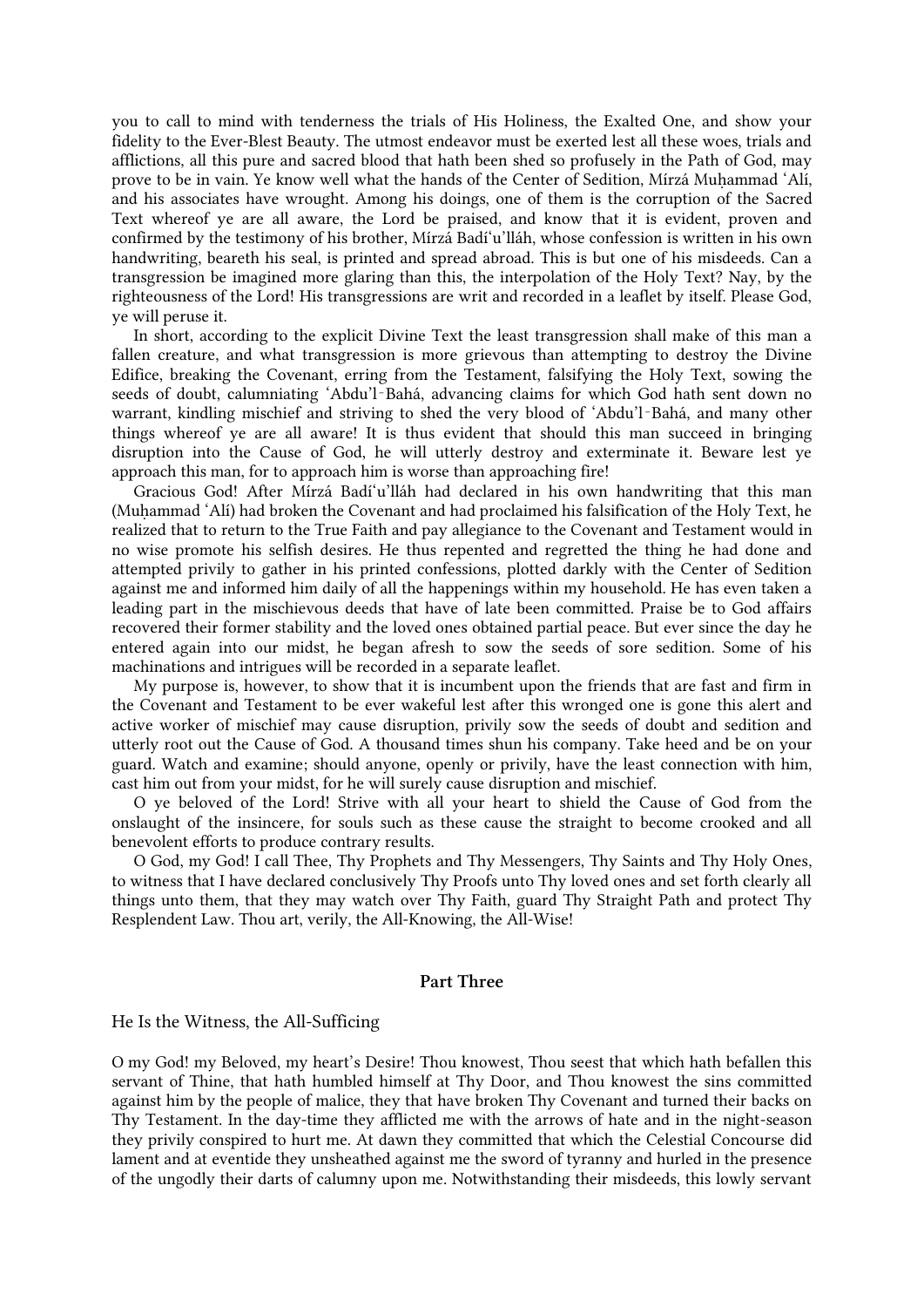of Thine was patient and did endure every affliction and trial at their hands, though by Thy power and might he could have destroyed their words, quenched their fire and stayed the flame of their rebelliousness.

Thou seest, O my God! how my long-suffering, my forbearance and silence have increased their cruelty, their arrogance and their pride. By Thy Glory, O Beloved One! They have misbelieved in Thee and rebelled against Thee in such wise that they left me not a moment of rest and quiet, that I might arise as it is meet and seemly, to exalt Thy Word amidst mankind, and might serve at Thy Threshold of Holiness with a heart that overfloweth with the joy of the dwellers of the Abhá Kingdom.

Lord! My cup of woe runneth over, and from all sides blows are fiercely raging upon me. The darts of affliction have compassed me round and the arrows of distress have rained upon me. Thus tribulation overwhelmed me and my strength, because of the onslaught of the foemen, became weakness within me, while I stood alone and forsaken in the midst of my woes. Lord! Have mercy upon me, lift me up unto Thyself and make me to drink from the Chalice of Martyrdom, for the wide world with all its vastness can no longer contain me.

Thou art, verily, the Merciful, the Compassionate, the Gracious, the All-Bountiful!

O ye the true, the sincere, the faithful friends of this wronged one! Everyone knoweth and believeth what calamities and afflictions have befallen this wronged one, this prisoner, at the hands of those who have broken the Covenant at the time when, after the setting of the Day-Star of the world, his heart was consumed with the flame of his bereavement.

When, in all parts of the earth, the enemies of God profiting by the passing away of the Sun of Truth, suddenly and with all their might launched their attack; at such a time and in the midst of so great a calamity, the Covenant-breakers arose with the utmost cruelty, intent upon harm and the stirring up of the spirit of enmity. At every moment a misdeed they did commit and bestirred themselves to sow the seeds of grievous sedition, and to ruin the edifice of the Covenant. But this wronged one, this prisoner, did his utmost to hide and veil their doings, that haply they might regret and repent. His long-suffering and forbearance of these evil deeds, however, made the rebellious ones still more arrogant and daring; until, through leaflets written with their own hands, they sowed the seeds of doubt, printing these leaflets and scattering them broadcast throughout the world, believing that such foolish doings would bring to naught the Covenant and the Testament.

Thereupon the loved ones of the Lord arose, inspired with the greatest confidence and constancy and aided by the power of the Kingdom, by Divine Strength, by heavenly Grace, by the unfailing help and Celestial Bounty, they withstood the enemies of the Covenant in well-nigh three score and ten treatises and supported by conclusive proofs, unmistakable evidences and clear texts from the Holy Writ, they refuted their scrolls of doubt and mischief-kindling leaflets. The Center of Sedition was thus confounded in his craftiness, afflicted by the wrath of God, sunk into a degradation and infamy that shall be lasting until the Day of Doom. Base and wretched is the plight of the people of evil deeds, they that are in grievous loss!

And as they lost their cause, grew hopeless in their efforts against the loved ones of God, saw the Standard of His Testament waving throughout all regions and witnessed the power of the Covenant of the Merciful One, the flame of envy so blazed within them as to be beyond recounting. With the utmost vigor, exertion, rancor and enmity, they followed another path, walked in another way, devised another plan: that of kindling the flame of sedition in the heart of the very government itself, and thus cause this wronged one, this prisoner to appear as a mover of strife, inimical to the government and a hater and opponent of the Crown. Perchance 'Abdu'l‑Bahá may be put to death and his name be made to perish whereby an arena may be opened unto the enemies of the Covenant wherein they may advance and spur on their charger, inflict a grievous loss upon everyone and subvert the very foundations of the edifice of the Cause of God. For so grievous is the conduct and behavior of this false people that they are become even as an axe striking at the very root of the Blessed Tree. Should they be suffered to continue they would, in but a few days' time, exterminate the Cause of God, His Word, and themselves.

Hence, the beloved of the Lord must entirely shun them, avoid them, foil their machinations and evil whisperings, guard the Law of God and His religion, engage one and all in diffusing widely the sweet savors of God and to the best of their endeavor proclaim His Teachings.